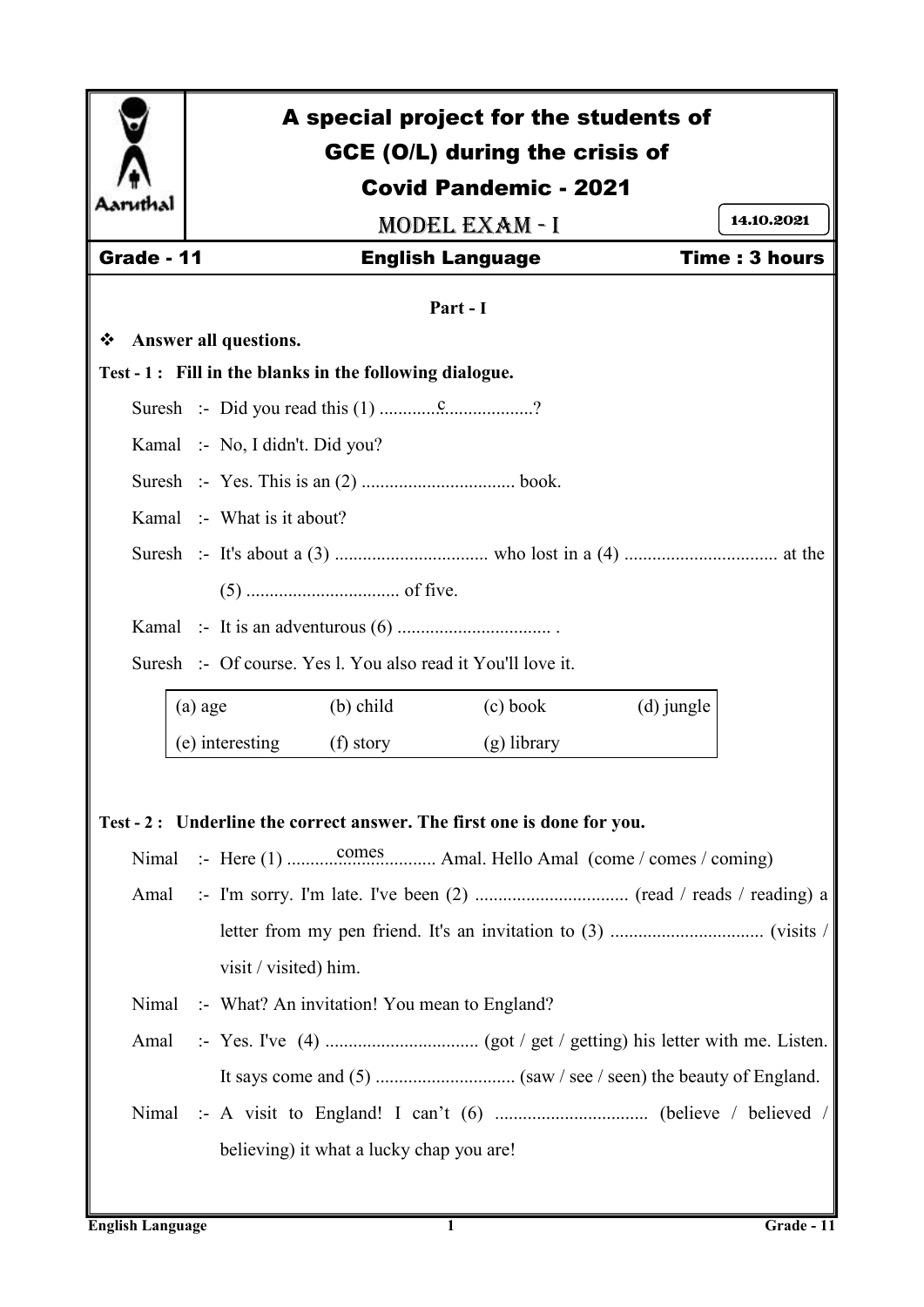**Test - 3 : Study the picture and fill in the blanks in the text given below. Use only one word in each blank.**



This is a picture of a  $(1)$  sitting room. There is a man, two women and (2) ................................ children in the sitting room. The man is (3) ............................... a newspaper. One women is reading a story to the small (4) ................................ . the other women has a cup (5) ................................ her hand. A cup, two saucers and a tea pot are on the (6) .................................... . There is a (7) ..................................... and two photo stands on the cupboard. The boy is (8) ................................... a toy with building blocks. The pillow which has (19) ................................... on it, is on the floor (10) ................................ the boy. The rack is behind the (11) ................................ . The door is next to the rack.

 $(10 \text{ x } \frac{1}{2} = 5 \text{ Marks})$ 

d

- **Test - 4 :** Match the extracts with the headings. Write the correct letter in the blank. Write the correct letter in the blank provided. The first one is done for you.
	- (1) A sixteen year old died when the motorcycle he was travelling hit a lorry
	- (2) The percentage of smokers above 15 years in Sri Lanka is 20 percent
	- (3) Fast food high in calories push people into unhealthy blood levels.
	- (4) The people walked about 5 km to fetch drinking water for their daily use.
	- (5) Sri Lanka smashed a big total to stretch their first innings lead over India to 200 before declaring for tea.
	- (6) Even as a famous actor he could be seen drinking coffee with ordinary people.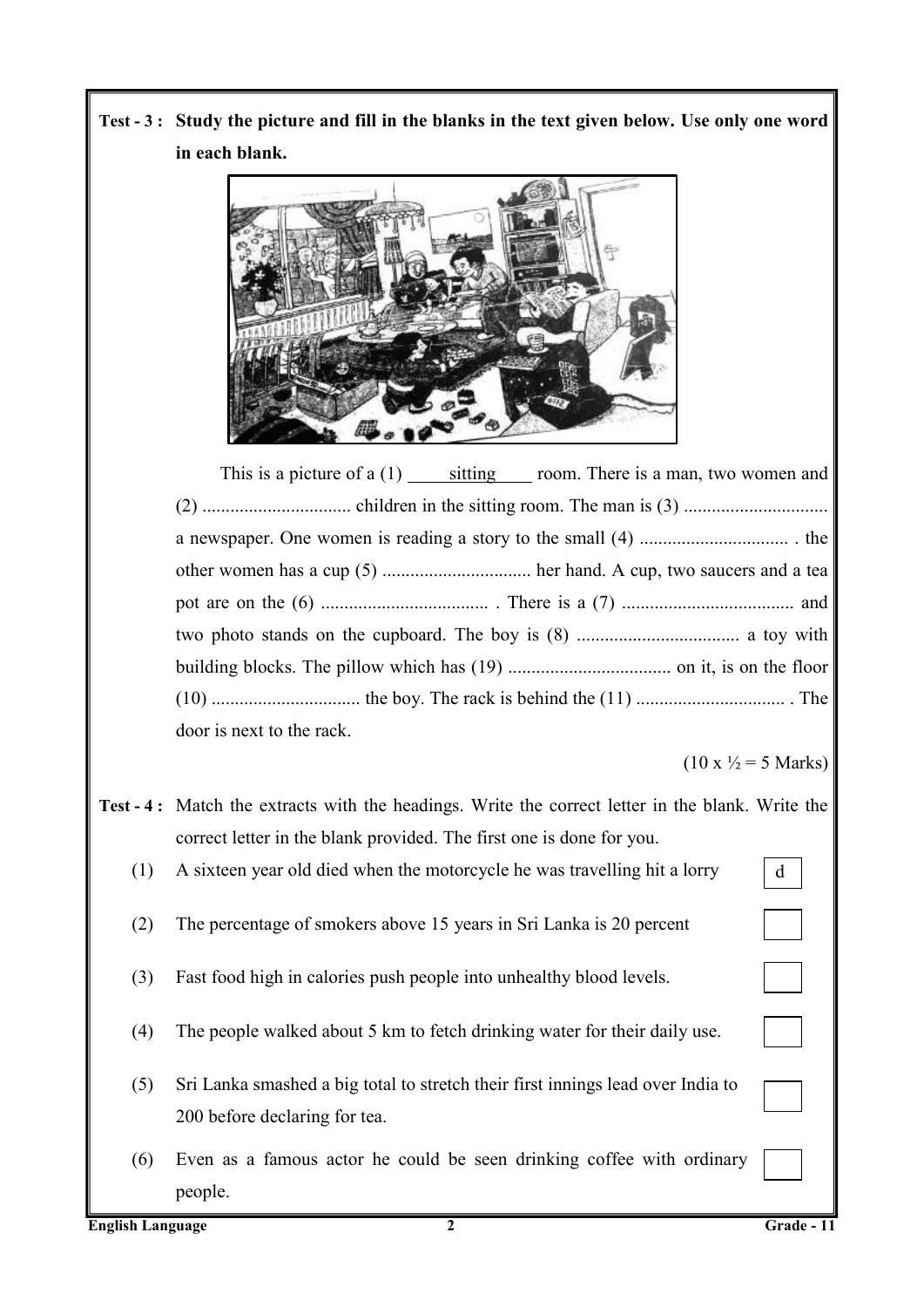| <b>Headings</b>                                                                                                                                                            |  |  |  |  |
|----------------------------------------------------------------------------------------------------------------------------------------------------------------------------|--|--|--|--|
| No water to drink<br>(a)                                                                                                                                                   |  |  |  |  |
| How health we are<br>(b)                                                                                                                                                   |  |  |  |  |
| Be an Ex-smoker<br>(c)                                                                                                                                                     |  |  |  |  |
| Teen killed in head on collision.<br>(d)                                                                                                                                   |  |  |  |  |
| The man with a common touch<br>(e)                                                                                                                                         |  |  |  |  |
| Sri Lanka reduced India to 72 - 3<br>$(1 x 5 = 5 Marks)$<br>(f)                                                                                                            |  |  |  |  |
| Test - 5: Read the following dialogue and complete the note written by Ajith to Kumar.                                                                                     |  |  |  |  |
| Use only one word in each blank. The first one is done for you.                                                                                                            |  |  |  |  |
| :- Hello! May I speak to Kumar please?<br>Suren                                                                                                                            |  |  |  |  |
| Ajith<br>:- Oh, sorry. he has gone out. May I know who is speaking there?                                                                                                  |  |  |  |  |
| Suren<br>:- I'm Suren, one of his friends. Is that Kumar's brother Ajith?                                                                                                  |  |  |  |  |
| Ajith<br>:- Yes, is there any message for Kumar?                                                                                                                           |  |  |  |  |
| Suren<br>:- Yes, could you please tell him that we have planned to go on a trip to Budulla.                                                                                |  |  |  |  |
| Ajith<br>$\therefore$ Sure, when are you going?                                                                                                                            |  |  |  |  |
| :- Next Monday. I want to know whether Kumar can join us?<br>Suren                                                                                                         |  |  |  |  |
| :- All right Suren. I'll pass the message.<br>Ajith                                                                                                                        |  |  |  |  |
| Suren<br>:- Thanks Ajith. Can you please ask him to call me back?                                                                                                          |  |  |  |  |
| Ajith<br>:- All right. I'll ask him to call you back.                                                                                                                      |  |  |  |  |
| Kumar                                                                                                                                                                      |  |  |  |  |
| friend Suren called. He asked me to give you this                                                                                                                          |  |  |  |  |
|                                                                                                                                                                            |  |  |  |  |
|                                                                                                                                                                            |  |  |  |  |
|                                                                                                                                                                            |  |  |  |  |
| Ajith                                                                                                                                                                      |  |  |  |  |
| $(1 x 5 = 5 Marks)$                                                                                                                                                        |  |  |  |  |
|                                                                                                                                                                            |  |  |  |  |
| Test - 6: As the Secretary of the English literary Association you have been requested to<br>organize an inter - house competition on Creative Writing to celebrate 'World |  |  |  |  |
| Water Day'. Write a notice to be put up on the school notice board.                                                                                                        |  |  |  |  |
| A choice of topics                                                                                                                                                         |  |  |  |  |
| Age limits                                                                                                                                                                 |  |  |  |  |
| The date and time of the competition                                                                                                                                       |  |  |  |  |
| Closing date of application.                                                                                                                                               |  |  |  |  |
| Grade - 11<br><b>English Language</b><br>3                                                                                                                                 |  |  |  |  |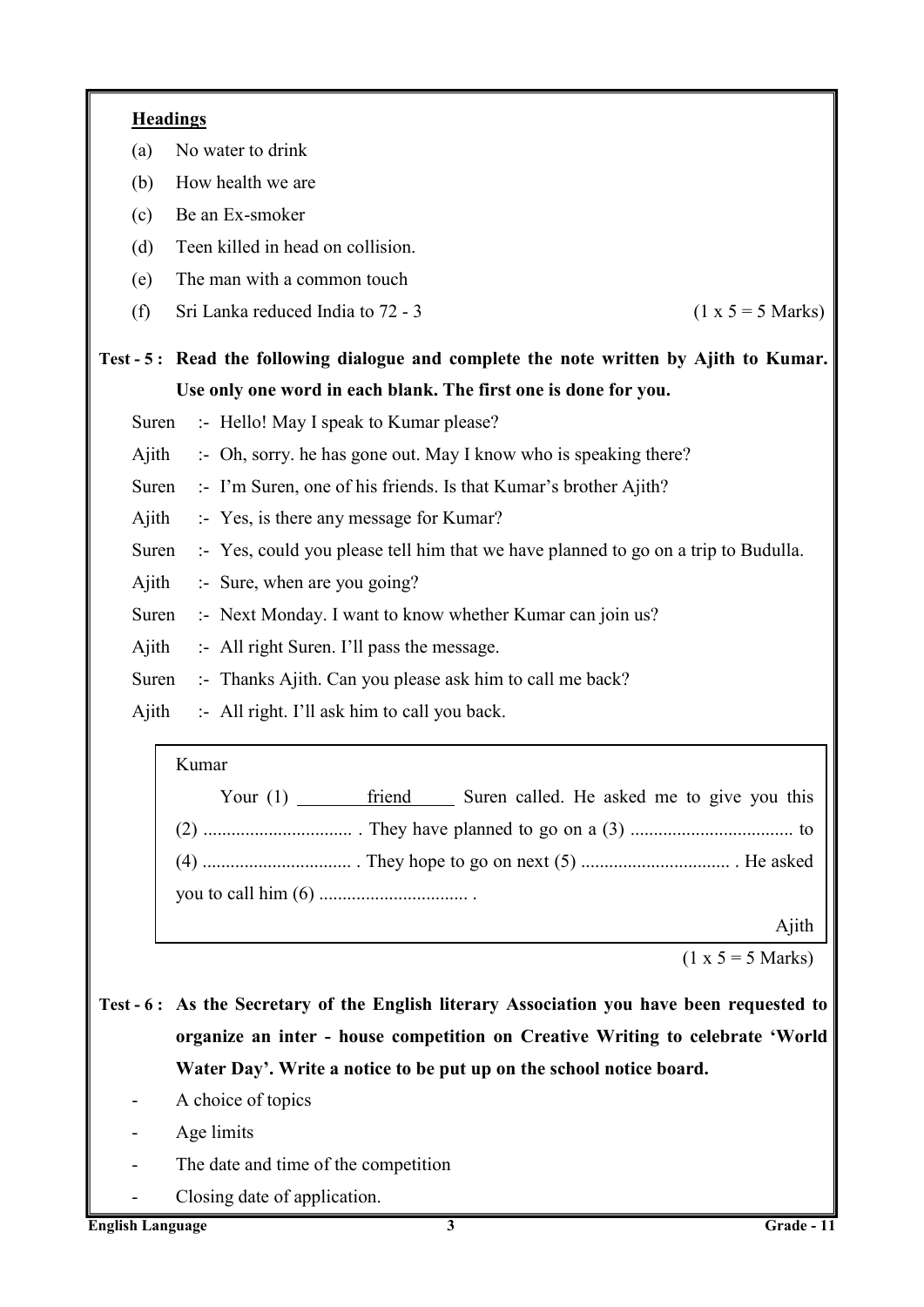(5 Marks)

# **Test - 7 : Read the following text and answer the questions.**

I've got a friend who can play the flute really well. She is studying music at college and when she finishes she will be able to get a job in an orchestra. She enjoys playing the flute and she can play any song she hears. I'd like to be a professional musician too. I like to play a musical instrument well, but I can't. My father bought me a guitar for my last birthday. I started getting tuition to learn how to play it but I cn't play very well.

My tuition master said that I need to practice for hours every day, but for the last six months I haven't been able to practice much. I couldn't attend the class because I've hay too much work to do. I dream that one day in the future I will be able to play like a great guitarist, but it is only a dream and I'm sure I won't be able to play like an expert guitarist.

(1) What can the friend play very well? (2) When did the narrator's father buy her a guitar? ........................................................................................................................................... (3) What did the tuition master say to her? ........................................................................................................................................... (4) Write the sentence which says that she couldn't go for tuition. ........................................................................................................................................... (5) Underline the correct answer the word 'professional' means (1) in competent (2) expert (3) amateur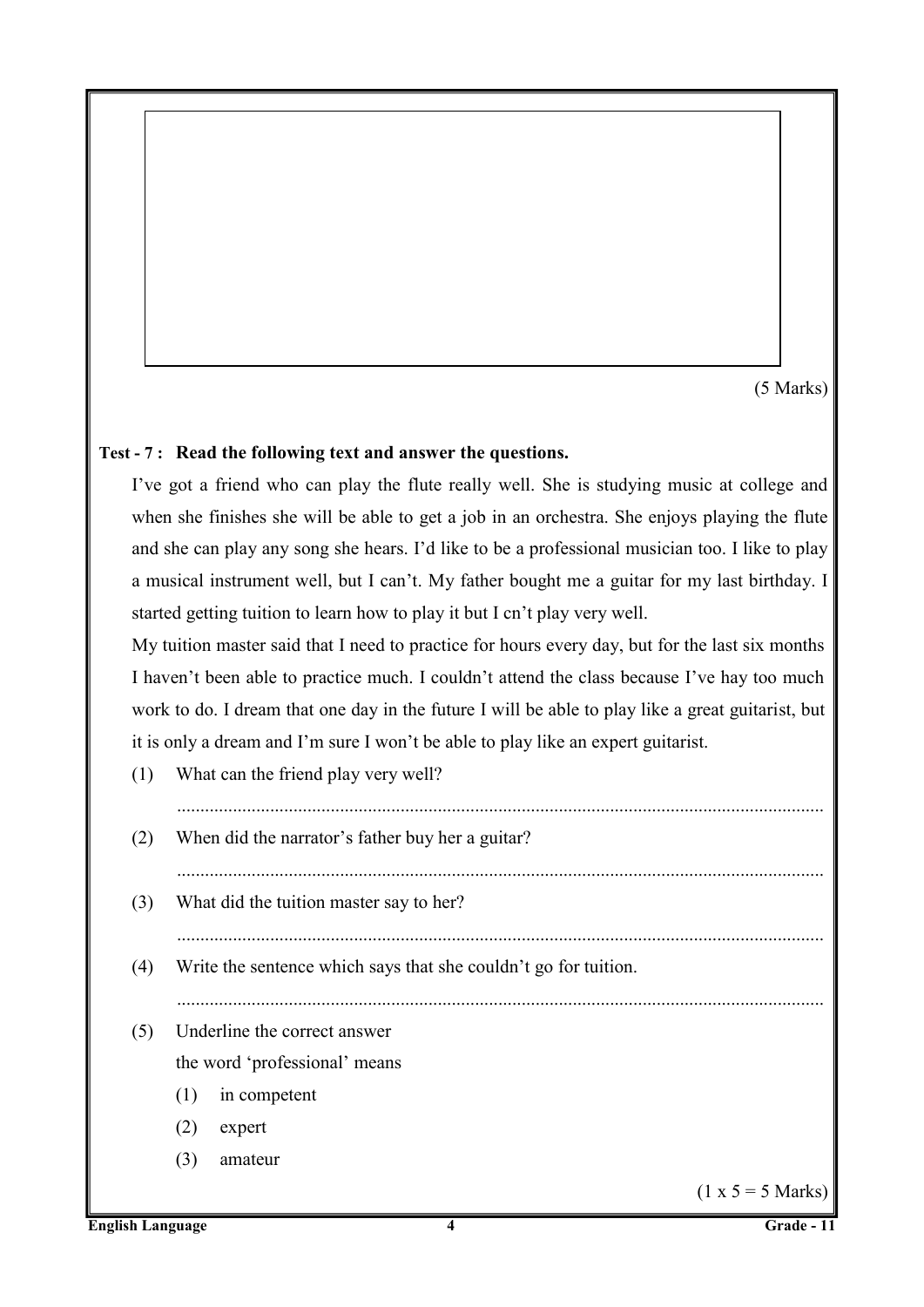|     | Test - 8: Write on one of the following. Use about 50 - 60 words.                          |
|-----|--------------------------------------------------------------------------------------------|
| (a) | My favourite sport                                                                         |
| (b) | the country I'd like to visit                                                              |
|     |                                                                                            |
|     |                                                                                            |
|     |                                                                                            |
|     |                                                                                            |
|     |                                                                                            |
|     |                                                                                            |
|     |                                                                                            |
|     |                                                                                            |
|     |                                                                                            |
|     |                                                                                            |
|     | $(5$ Marks)                                                                                |
|     | Part - II                                                                                  |
|     | Test - 9: Fill in the blanks using the correct form of the verb given within brackets. the |
|     | first one is done for you.                                                                 |
|     | It was a Sunday and mother $(1)$ went $(go)$ to market as usual. My three year old brother |
|     |                                                                                            |
|     |                                                                                            |
|     |                                                                                            |
|     |                                                                                            |
|     |                                                                                            |
|     |                                                                                            |
|     |                                                                                            |
|     |                                                                                            |
|     | of the slice and went out to play again.                                                   |
|     | $(\frac{1}{2} \times 10 = 5 \text{ Marks})$                                                |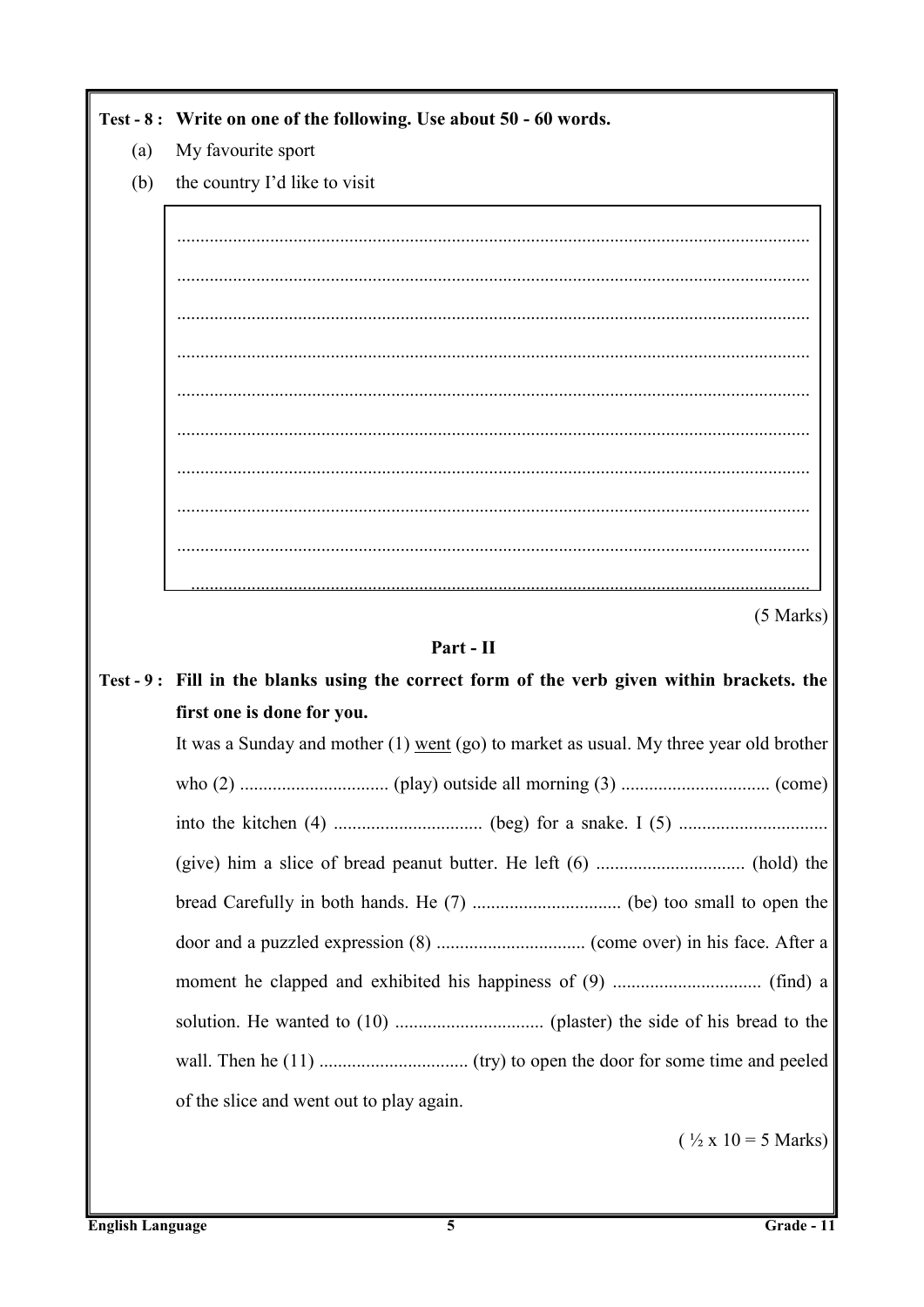|     |        |                                             |                                                                     | Test - 10 : There is a mistake in each sentence. Find the mistake and correct it.                              |                                              |                   |
|-----|--------|---------------------------------------------|---------------------------------------------------------------------|----------------------------------------------------------------------------------------------------------------|----------------------------------------------|-------------------|
| (1) |        |                                             |                                                                     | A passport is an office document that identifies you a citizen of a country.                                   |                                              |                   |
|     |        |                                             |                                                                     | A passport is an official document that identifies you as a citizen of a country.                              |                                              |                   |
| (2) |        | All visitor get 30 days visa for arrival.   |                                                                     |                                                                                                                |                                              |                   |
|     |        |                                             |                                                                     |                                                                                                                |                                              |                   |
| (3) |        | Passengers are prohibit to bring fire arms. |                                                                     |                                                                                                                |                                              |                   |
| (4) |        | The earliest bridges was made of wood.      |                                                                     |                                                                                                                |                                              |                   |
| (5) |        | Lucky we came on time                       |                                                                     |                                                                                                                |                                              |                   |
| (6) |        | It looks the train was late today           |                                                                     |                                                                                                                |                                              |                   |
|     |        |                                             |                                                                     |                                                                                                                |                                              | $(5 x 1 = Marks)$ |
|     |        |                                             | Test - 11 : Fill in the blanks with the words given within the box. |                                                                                                                |                                              |                   |
|     | rice,  | the,                                        | plant,                                                              | sacred,                                                                                                        | rich,                                        |                   |
|     | which, | bean,                                       | of,                                                                 | consider,                                                                                                      | the                                          |                   |
|     |        |                                             |                                                                     | The soya bean has been known to the people of China, Japan, Manchuria and Korea                                |                                              |                   |
|     |        |                                             |                                                                     |                                                                                                                |                                              |                   |
|     |        |                                             |                                                                     |                                                                                                                |                                              |                   |
|     |        |                                             |                                                                     | millet. The soya (4) $\ldots$ $\ldots$ $\ldots$ is called 'the meat of (5) $\ldots$ $\ldots$ $\ldots$ $\ldots$ |                                              |                   |
|     |        |                                             |                                                                     |                                                                                                                |                                              |                   |
|     |        |                                             |                                                                     |                                                                                                                |                                              |                   |
|     |        |                                             |                                                                     |                                                                                                                |                                              |                   |
|     |        | and has white and purple flowers.           |                                                                     |                                                                                                                |                                              |                   |
|     |        |                                             |                                                                     |                                                                                                                |                                              |                   |
|     |        |                                             |                                                                     |                                                                                                                | $(\frac{1}{2} \times 15 = 15 \text{ Marks})$ |                   |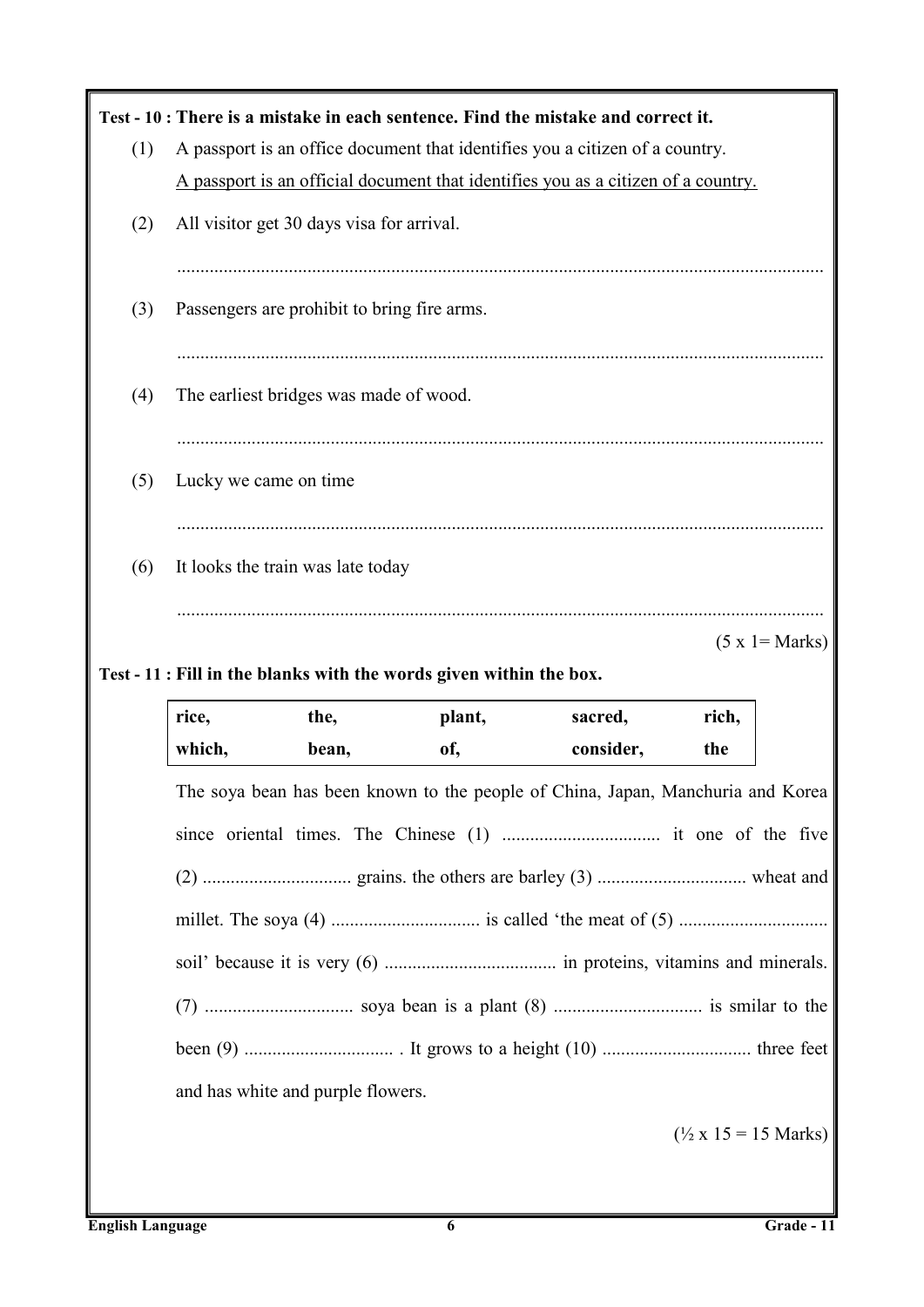### **Test - 12 : Read the poem and answer the questions.**

### **A New Friend**

Cold air pinches my cheeks The pool is empty, or so it seems, A small ball of grey fluff sits On the concrete A faint sound fitters through the quiet Meow such a small sound it is - Meow I am drawn down the chrome ladder By the mouthful cry, The grey puffy cushion is a kitten Alone, afraid, abandoned Its whiskers are stiff white wires Its velvety paws are pussy willows Bright green eyes question me "Will you be my friend?" Forever, friend, forever Come with me. We are going home (1) Underline the most suitable phrase. There is ............................ in the pool side (a) only the poet (b) the poet and the kitten (c) nobody (2) Where does the ball of grey fluff sit? (3) What made the poet draw down the chrome ladder? ........................................................................................................................................... (4) Write two words from the passage that describe how the kitten feels ........................................................................................................................................... (5) Select words from the passage to complete the sentences. Use only one word in each blank. (a) The kitten is asking the poet to be his ..................................................................... (b) The poet is taking him ............................................................................................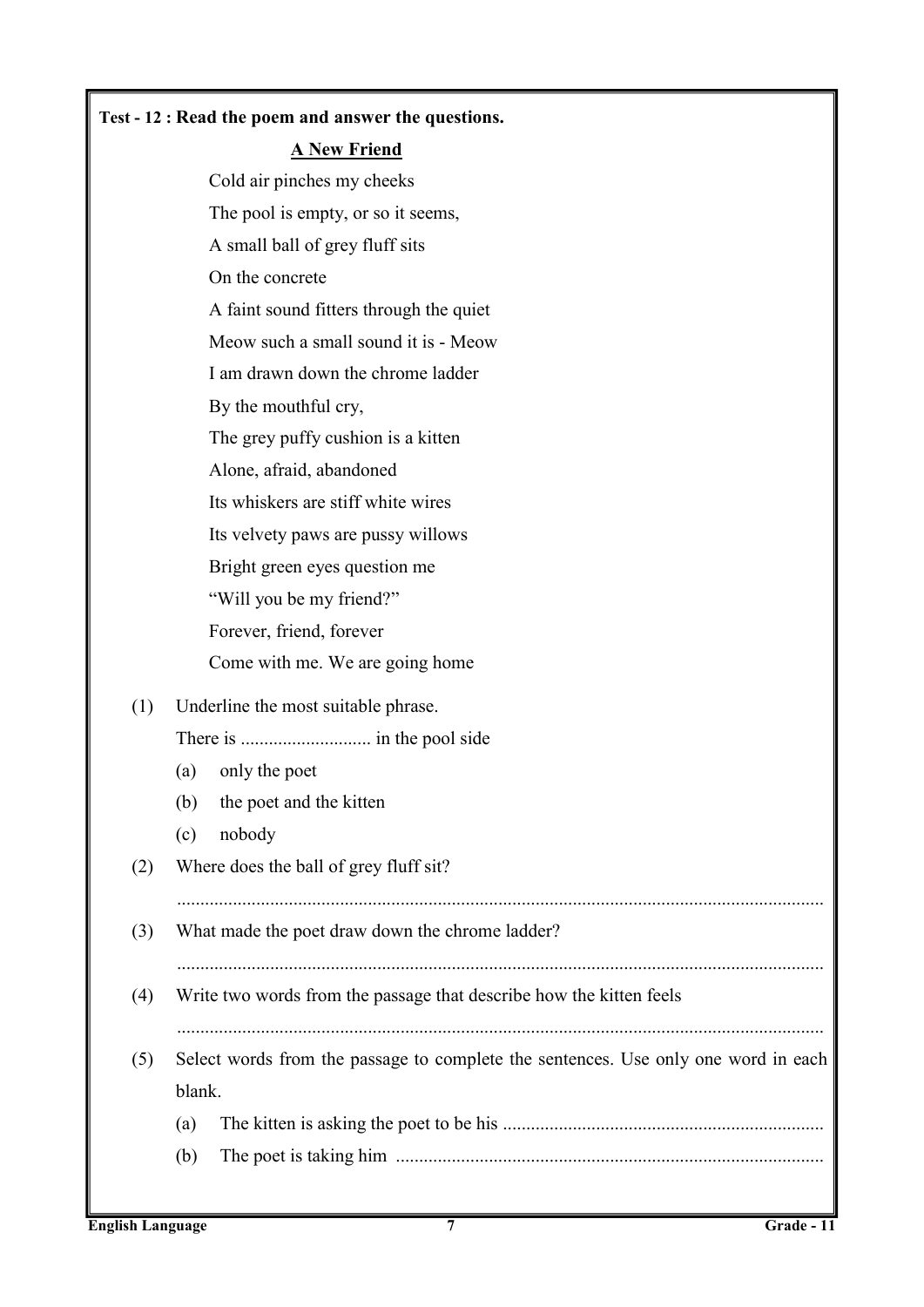# **Test - 13 : Fill in the blanks with the words given below. There is one extra word.**

| daily,     | electrical, | for, | greatly, | imagine, |
|------------|-------------|------|----------|----------|
| lives,     | technology, | to.  | little,  | think,   |
| transport, | many,       | of,  | read,    | result   |

Essentially, science and technology have introduced us to the establishment of modern civilization. This development contributes (1) ......................................... to almost every aspect of our (2) ......................................... life. Hence people get the chance (3) ................................. enjoy these results, which make our (4) ................................. more relaxed and pleasurable. If we (5) .............................. about it there are numerous benefits (6) ............................

science and technology. They range from (7) ................................. things to the big ones. (8) ......................... instance the morning paper which we (9) ............................... that deliveres unreliable information is a (10) ................................. of scientific progress. In addition without the (11) ...................................... devices life is hard to (12) ................................. furthermore if we look at the (13) ................................. scenario, we notice how science and (14) ................................. play a major role.

**Test - 14 :** (A) Describe the following bar chart in 100 words. It shows the percentage of different Energy used all over the word.

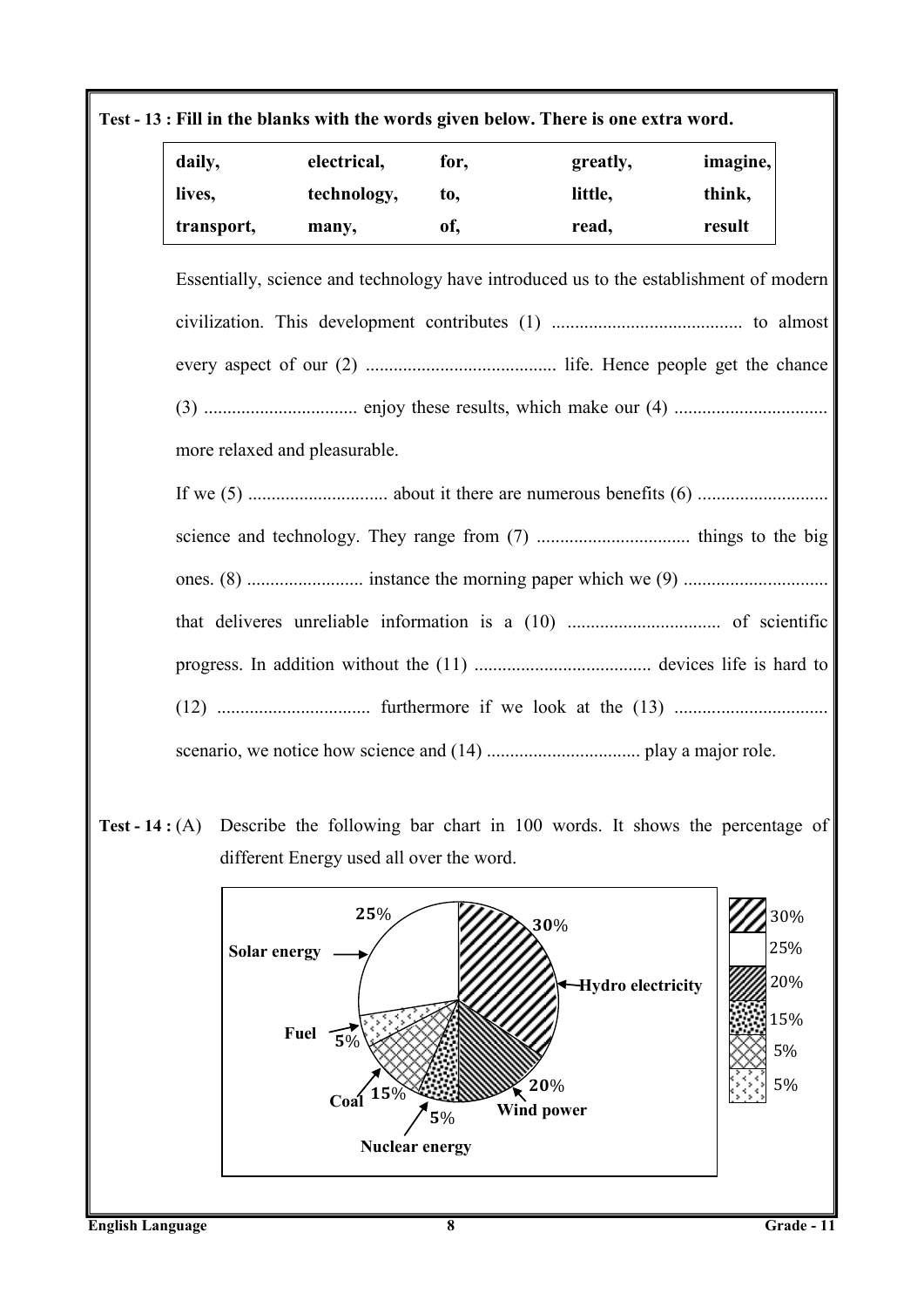#### **OR**

(B) You are the secretary of your school English Literary Association. Write a letter to the Additional Director of English to grace your 'English Day' as a chief guest. (10 Marks)

# **Test - 15 : Read the text and answer the questions.**

Years ago, there lived a boy named Albert Einstein. Albert was a strange boy. He had trouble remembering some things. Also, he was not very neat. It was a difficult job him to tie his shoes. However, he knew how to play the violin very well.

He did not like to play marbles or ball like others his own age. Instead, he enjoyed looking for hours and hours at the shape of a leaf. He liked playing with wooden blocks.

He was not interested in the boys in his neighborhood who invited him to play war. He liked to chase the white chickens that scratched in the garden. He wanted to try to make friends with them.

Albert felt happy only with his little sister, Maja. He loved her very much. She looked just like him. They were as alike as two drops of water.

Sometimes Albert's cousins came to visit. They tried to get him to join in their games. "albert is stupid' they said.

Albert did not like school. He did not like history and geography. He would not learn any lessons by heart. He was interested only learning arithmetic.

"It would be nice if you could leave school, Albert," a teacher told him one day. "You don't listen. Your interest in class is poor. You set a bad example for the whole class."

Albert did not like sports. His classmates called him Albert the incapable.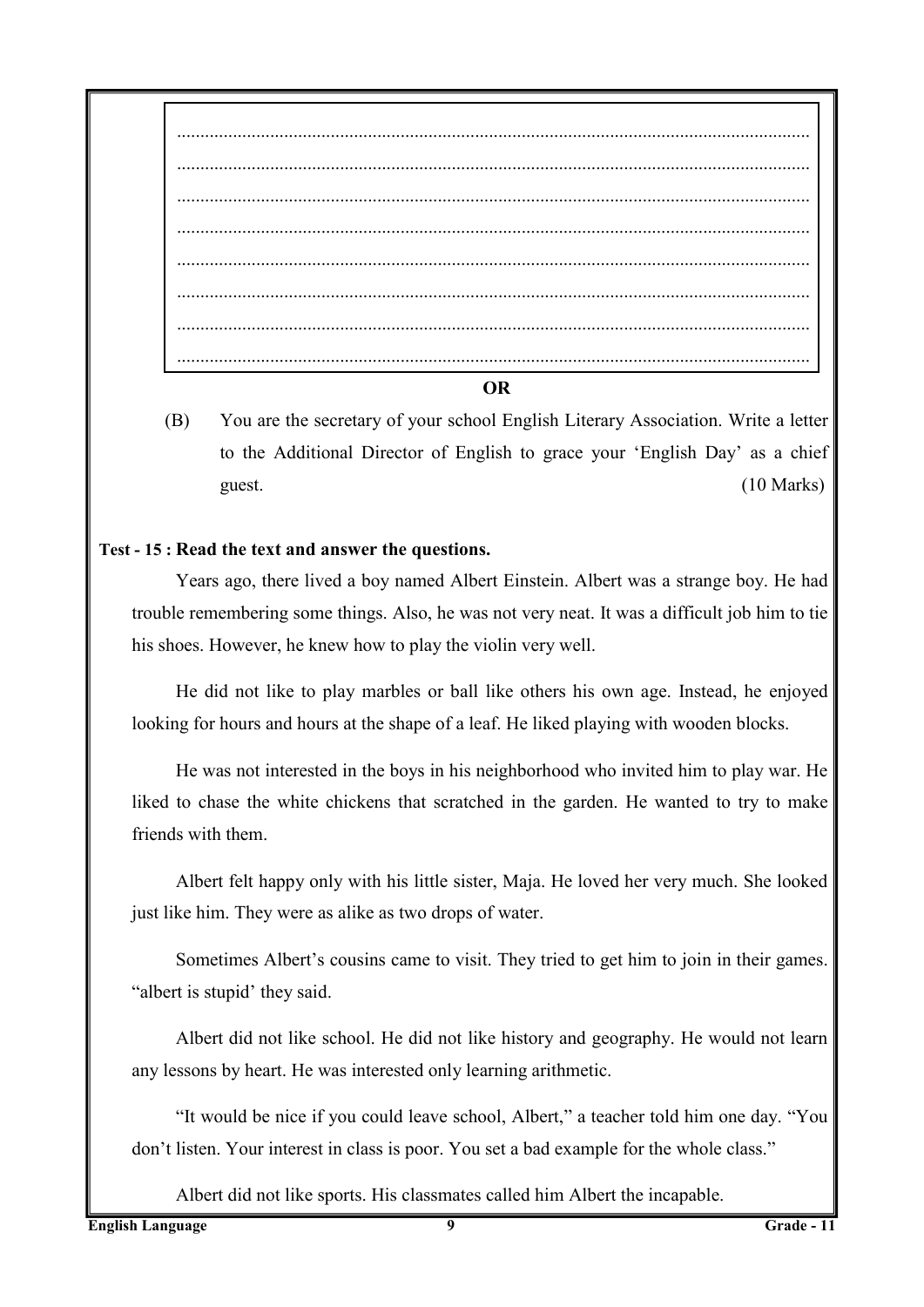|                         |                                                   | Albert was very different from other people. When Albert grew up, he never lost |                     |
|-------------------------|---------------------------------------------------|---------------------------------------------------------------------------------|---------------------|
|                         |                                                   | interest in the world and in science. He became a great scientist.              |                     |
| (1)                     | Select the most suitable phrase and underline it. |                                                                                 |                     |
|                         | (a)                                               | Albert                                                                          |                     |
|                         |                                                   | (1)<br>was a neat boy                                                           |                     |
|                         |                                                   | was able to lie his shoes easily<br>(2)                                         |                     |
|                         |                                                   | played the violin very well.<br>(3)                                             |                     |
|                         | (b)                                               | Albert love to be with                                                          |                     |
|                         |                                                   | boys and his neigh bouns<br>(1)                                                 |                     |
|                         |                                                   | his sister<br>(2)                                                               |                     |
|                         |                                                   | his cousins<br>(3)                                                              | $(1 x 2 = 2 Marks)$ |
| (2)                     |                                                   | Select the words from the passage to complete the sentences. Use only one word. |                     |
|                         | (a)                                               |                                                                                 |                     |
|                         | (b)                                               |                                                                                 |                     |
|                         |                                                   |                                                                                 | $(1 x 2 = 2 Marks)$ |
| (3)                     |                                                   | Write two things Albert liked to do                                             |                     |
|                         | (a)                                               |                                                                                 |                     |
|                         | (b)                                               |                                                                                 |                     |
|                         |                                                   |                                                                                 | $(1 x 2 = 2 Marks)$ |
| (4)                     |                                                   | How did his classmates called him?                                              |                     |
|                         |                                                   |                                                                                 |                     |
|                         |                                                   |                                                                                 | $(1 x 1 = 1 Mark)$  |
| (5)                     |                                                   | Write the line which says Albert did not like any subject but arithmetic.       |                     |
|                         |                                                   |                                                                                 |                     |
|                         |                                                   |                                                                                 | $(1 x 1 = 1 Mark)$  |
|                         |                                                   | Test - 16 : Write on one of the following. Use about 200 - 250 words.           |                     |
| (a)                     |                                                   | Write an essay on 'Mode of transport then and now'                              |                     |
|                         |                                                   | What 'Modes of Transport' is                                                    |                     |
|                         |                                                   | How people travelled in the past                                                |                     |
|                         |                                                   | How people travel now                                                           |                     |
|                         |                                                   | What will happen in future                                                      |                     |
| <b>English Language</b> |                                                   | 10                                                                              | Grade - 11          |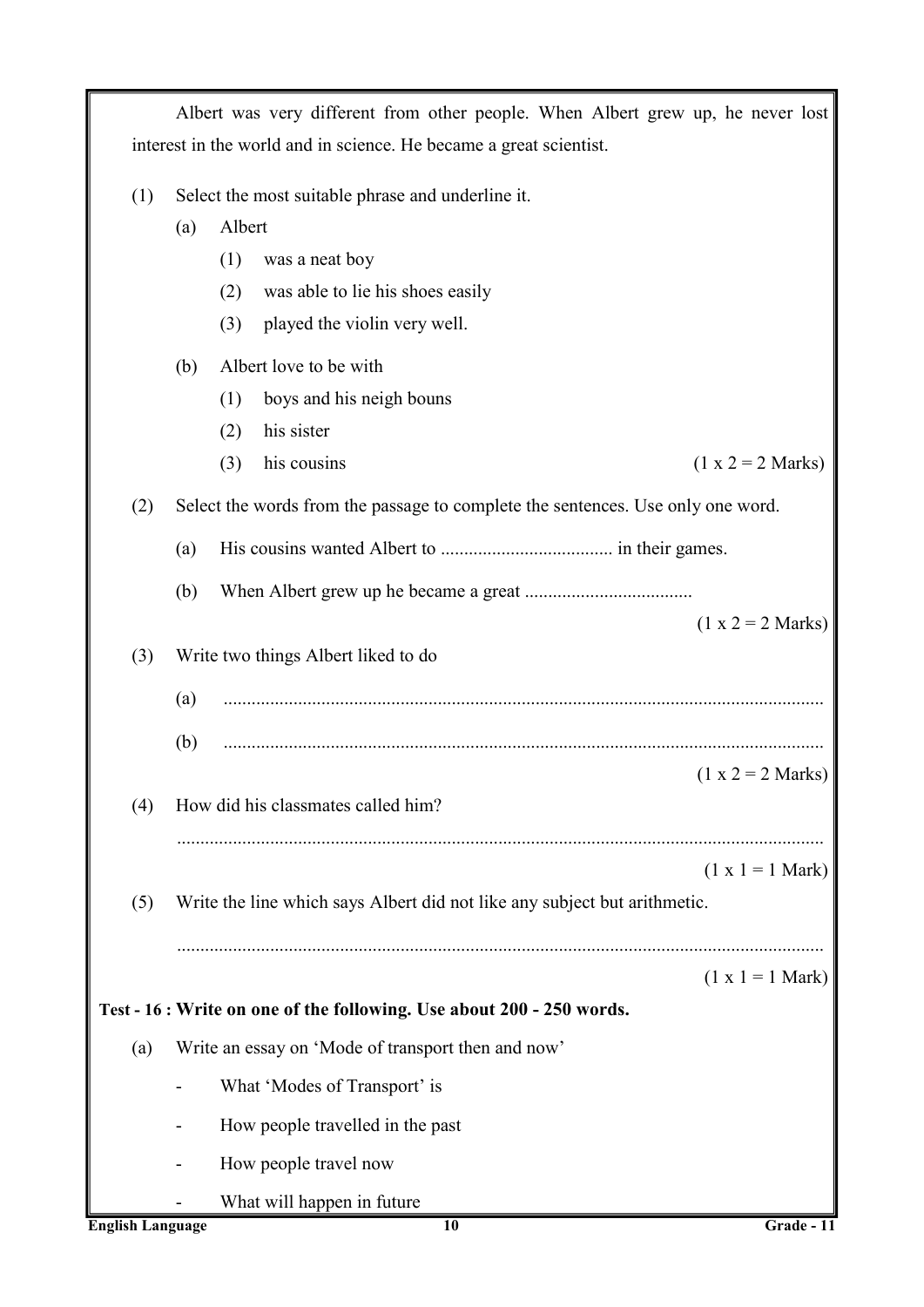| (b) | Write an essay on 'Challenges make us strong'               |
|-----|-------------------------------------------------------------|
|     | You may include the following                               |
|     | What is a challenges<br>$\blacksquare$                      |
|     | What are the challenges we face<br>$\overline{\phantom{0}}$ |
|     | How to face challenges<br>$\overline{\phantom{a}}$          |
| (c) | Write a folk story you have read or heard.                  |
|     |                                                             |
|     |                                                             |
|     |                                                             |
|     |                                                             |
|     |                                                             |
|     |                                                             |
|     |                                                             |
|     |                                                             |
|     |                                                             |
|     |                                                             |
|     |                                                             |
|     |                                                             |
|     |                                                             |
|     |                                                             |
|     |                                                             |
|     |                                                             |
|     |                                                             |
|     |                                                             |
|     |                                                             |
|     |                                                             |
|     |                                                             |
|     |                                                             |
|     |                                                             |
|     |                                                             |
|     |                                                             |
|     |                                                             |
|     |                                                             |
|     |                                                             |